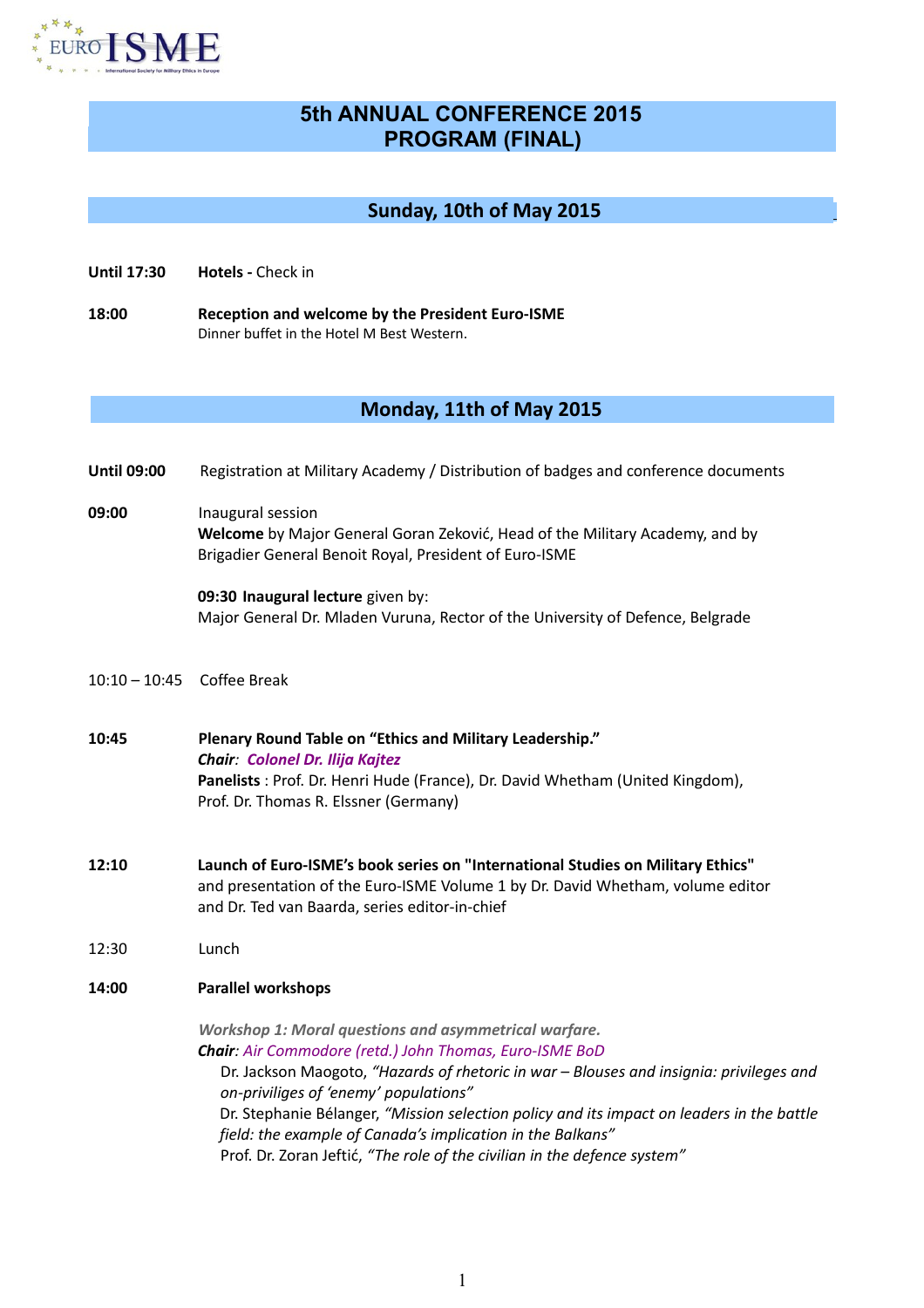

*Workshop 2: Teaching military ethics and maintaining ethical standards. Chair: PhD (cand) Eva Whitehead, Euro-ISME BoD*

PhD (cand) Simona Gheorghiu, "*Deontology versus virtue ethics. Cultivating ethical conduct in military leaders"* Kristina Tonn, *"How should permanent and current ethical challenges be taken into account in the ethical education for military leaders?"* LtCol Dr. Srećko Kuzmanović, *"The values and virtues of military leaders"*

*Workshop 3: National experiences with military ethics. Chair: Dr. Magdalena Revue, Euro-ISME BoD*

Dr. Deanna Messervey, Craig Gardner and Andrew Davey, *"Ethical leadership in the Department of National Defence & Canadian Armed Forces"* Dr. Zdenek Mikulka *"Conditions and circumstances of development ethics in the education of Czech officers"* Dr. Veronika Bock, *"Innere Führung under the premises of Hybrid Warfare"*

15:30 – 16:00 Coffee Break

**16:00 Plenary Lectures**: Dr. Peter Olsthoorn, *"Military virtues, military ethics and ethics education" Revd. Dr. Philip McCormack, "Grounding British army values upon an ethical good"*

**18:00 Departure of buses for the Danube tour / Euro-ISME Dinner buffet**

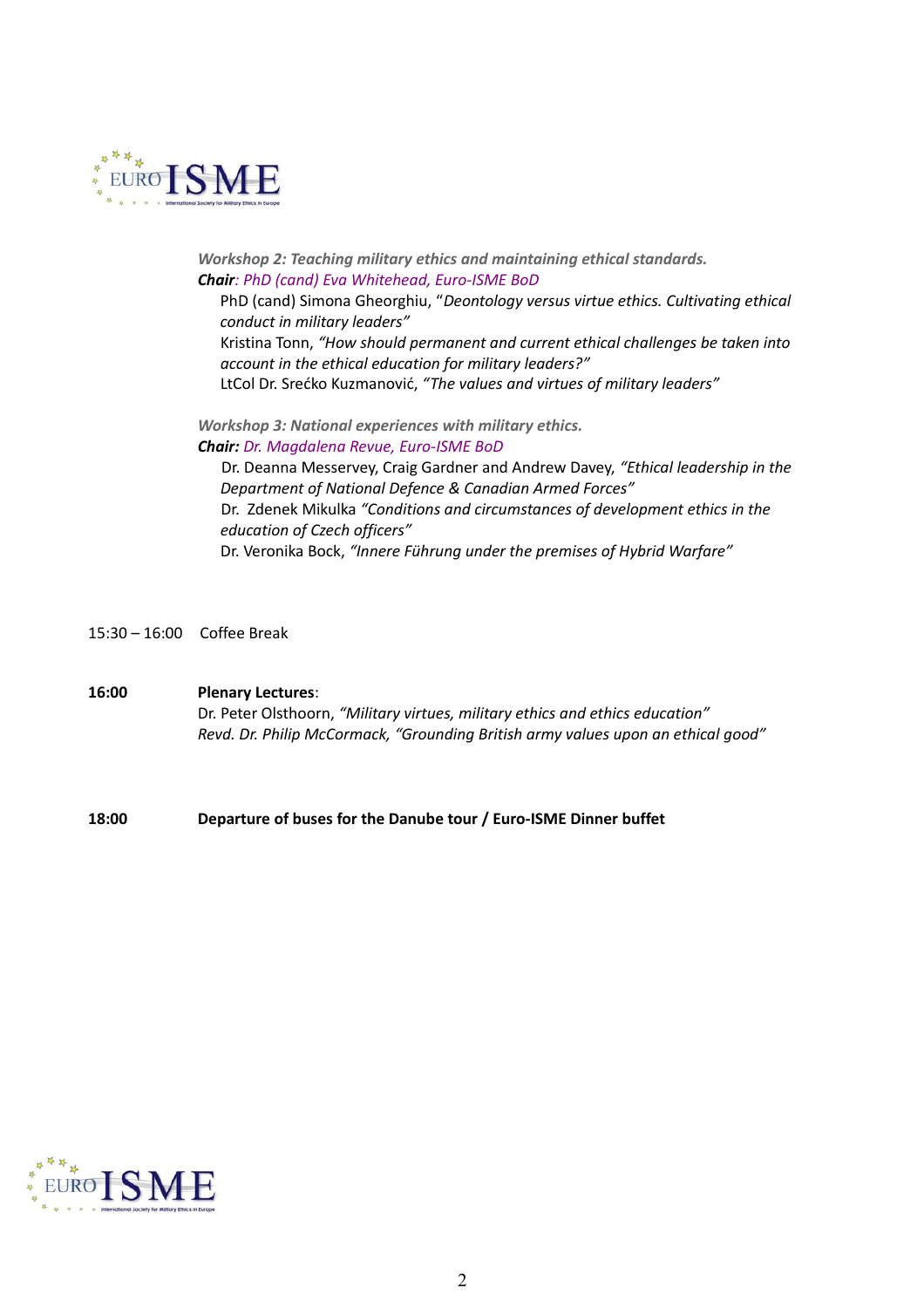|                       | Tuesday, 12th of May 2015                                                                                                                                            |
|-----------------------|----------------------------------------------------------------------------------------------------------------------------------------------------------------------|
| 09:00                 | <b>Plenary lectures:</b>                                                                                                                                             |
|                       | Dr. George Wilkes, "When international dialogue on military ethics confronts diverse                                                                                 |
|                       | cultural and political practices: guilt as a case in point"                                                                                                          |
|                       | Prof. Dr. Angelika Doerfler-Dierken, "Innere Führung - Dimensions of its Ethics"                                                                                     |
| $10:30 - 11:00$       | Coffee Break                                                                                                                                                         |
| 11:00                 | <b>Parallel workshops</b>                                                                                                                                            |
|                       | <b>Workshop 4: Leadership issues and Military Ethics.</b>                                                                                                            |
|                       | <b>Chair:</b> Revd. Dr. Philip McCormack, MBE                                                                                                                        |
|                       | LtCol Vangel Milkovski: "Doctrine of Military Ethics : Basic Element for Moral                                                                                       |
|                       | <b>Foundations of Military Power</b>                                                                                                                                 |
|                       | Dr. Alain Fogué, "The Moral Skills of Military Leaders - Elements for the evaluation of                                                                              |
|                       | professionalism in the battle against Boko Haram"                                                                                                                    |
|                       | Prof. Dr. Boris Kashnikov, "The lost victory and ethical dilemmas of military leadership"                                                                            |
|                       | <b>Workshop 5: Virtues and leadership.</b>                                                                                                                           |
|                       | Chair: Prof. Dr. Jovan Babić                                                                                                                                         |
|                       | Prof. Dr. Martin L. Cook, "The dangers of integrity"                                                                                                                 |
|                       | PhD (cand) N.Cartagena, "Fragmentation and the virtue of integrity"                                                                                                  |
|                       | Dr. Mihaljo Basara, "The morale of army and military leadership in the crossfire"                                                                                    |
|                       | Workshop 6: The chain of command and leadership                                                                                                                      |
|                       | Chair: Dr. Ted van Baarda, Euro-ISME BoD                                                                                                                             |
|                       | Prof. Dr. Dragan Simeunović, "Charismatic Leadership as Type of Ethical                                                                                              |
|                       | and Military Leadership"                                                                                                                                             |
|                       | Dr. Aleksandár Fatić, "Ethics and authority in modern warfare"                                                                                                       |
|                       | Dr. Liliane Correa de Oliveira Klaus, "Tone at the top: in hierarchical institutions. A                                                                              |
|                       | cannonball to fight military corruption in Latin America"                                                                                                            |
|                       | Major Marko Marjanović, "Purpose driven ethics as an enabler to successful change,                                                                                   |
|                       | innovation and improvement of military organisations"                                                                                                                |
| $12:30 - 14:00$ Lunch |                                                                                                                                                                      |
| 14:00                 | Plenary Round Table on "Philosophy and Leadership".                                                                                                                  |
|                       | <b>Chair:</b> Kristina Tonn, Zebis                                                                                                                                   |
|                       | Dr. Ellen Zhang, "Virtue and virtuosity: leadership from the Daoist art of governance to                                                                             |
|                       | Sunzi's art of warfare"                                                                                                                                              |
|                       | Dr. Ashley Boden-Row, "Military leadership and indirect communication. A                                                                                             |
|                       | Kierkegaardican military ethic"                                                                                                                                      |
|                       | Prof. Dr. Mihaly Boda, "Soldiers' Autonomy and Military Authority - Proposal"<br>PhD Arseniy Kumankov, "Border crossing as a moral duty: M. Walzer and C. Schmitt on |
|                       | humanitarian intervention"                                                                                                                                           |
| $15:00 - 15:30$       | <b>Coffee Break</b>                                                                                                                                                  |
|                       |                                                                                                                                                                      |
| 16:00                 | <b>Plenary lectures:</b>                                                                                                                                             |

Dr. Stephen Hare, "*Exacting virtue: the scarcity of excellence, culture risks, and implications for values based military training"* Dr. Patrick Mileham, *"Integrity: moral or ethical?"*

## **17:45 Ordinary General Assembly (for affiliated members of Euro-ISME only)**